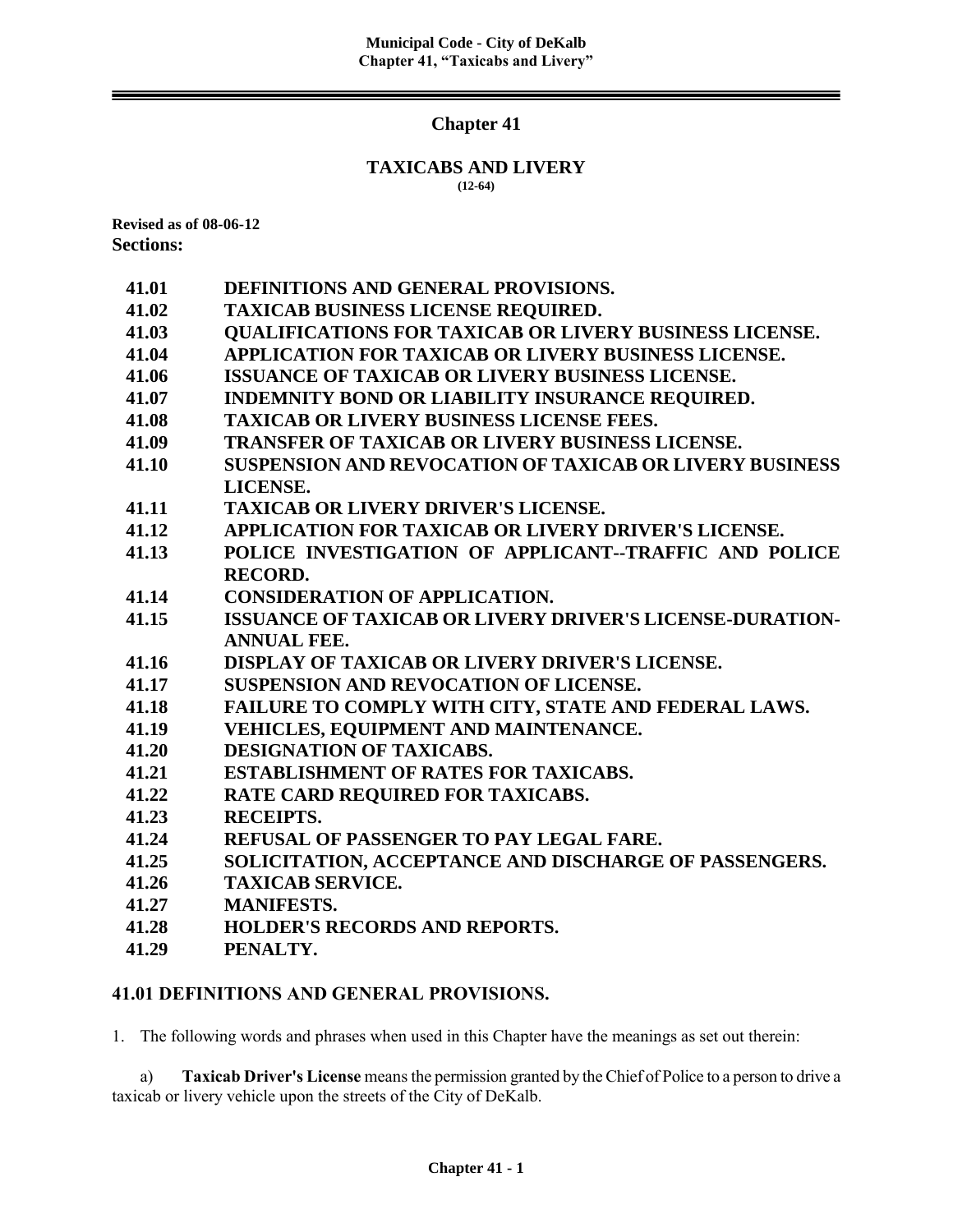b) **Manifest** means a daily record prepared by a taxicab driver of all trips made by said driver showing time and place of origin, destination, number of passengers and the amount of fare for each trip.

c) **Rate Card** means a card issued by the City for display which contains the rates of fare then in force.

d) **Taxicab** means a motor vehicle regularly engaged in the business of carrying passengers for hire, having a seating capacity of less than nine (9) passengers and not operated on a fixed route. Taxicab shall include any such vehicle operated in this capacity, regardless of whether such vehicle displays a taxicab license plate. Taxicab shall also expressly include: a) any vehicle that is registered with the State of Illinois or any community as a taxicab; b) any vehicle required, under Illinois law, to be registered with a taxicab-specific license plate; and, c) any vehicle actually displaying a taxicab-specific license plate.

e) A **Livery Vehicle** is defined to be a vehicle for hire by the public, with fees therefor fixed on a trip or hourly basis and not having any fixed route or schedule, carrying up to a maximum of **20** passengers, including but not limited to vehicles operated with livery license plates issued by the State of Illinois. Livery shall include any such vehicle operated in this capacity, regardless of whether such vehicle displays a livery license plate. Livery shall also expressly include: a) any vehicle that is registered with the State of Illinois or any community as a livery; b) any vehicle required, under Illinois law, to be registered with a livery-specific license plate; and, c) any vehicle actually displaying a livery-specific license plate.

f) **For hire**, for purposes of this ordinance, means operated in exchange for any compensation, trade or barter, including but not limited to a per-mile or per-time charge, gratuity or other form of payment.

2. Any fee that is required to be established by the City Council pursuant to this Ordinance may be approved by ordinance, resolution or approved motion, without need for an amendment to this Ordinance.

3. Notwithstanding any contrary provision of this Ordinance, this ordinance shall not be applicable to: a) any school bus or municipally operated bus; b) any vehicle operated by or through Northern Illinois University or a non-profit subsidiary thereof (including the Late Night Rides program vehicles); c) any vehicle operated completely free of charge or gratuity which provides rides between residential or university areas to establishments holding a valid liquor license within the City of DeKalb; d) any vehicle owned or operated by a public entity (provided that such vehicle is not leased to a private entity); or, e) any bus or vehicle operated by the Voluntary Action Center.

# **41.02 TAXICAB BUSINESS LICENSE REQUIRED**

It shall be unlawful to engage in the business of operating a taxicab or livery vehicle within the City without first having secured a license therefor from the City Council under the provisions of this Chapter. It shall also be unlawful to engage in the business of operating a taxicab or livery vehicle within the City without first lawfully obtaining and installing a taxicab or livery license plate issue by the State of Illinois or the state in which a vehicle is registered, and obtaining a taxicab or livery driver's license from the City under the terms of this Ordinance. This ordinance shall be applicable to any vehicle operated within the City of DeKalb or with trips or routes beginning or ending within the City of DeKalb, without regard to where such vehicle is based or operated from.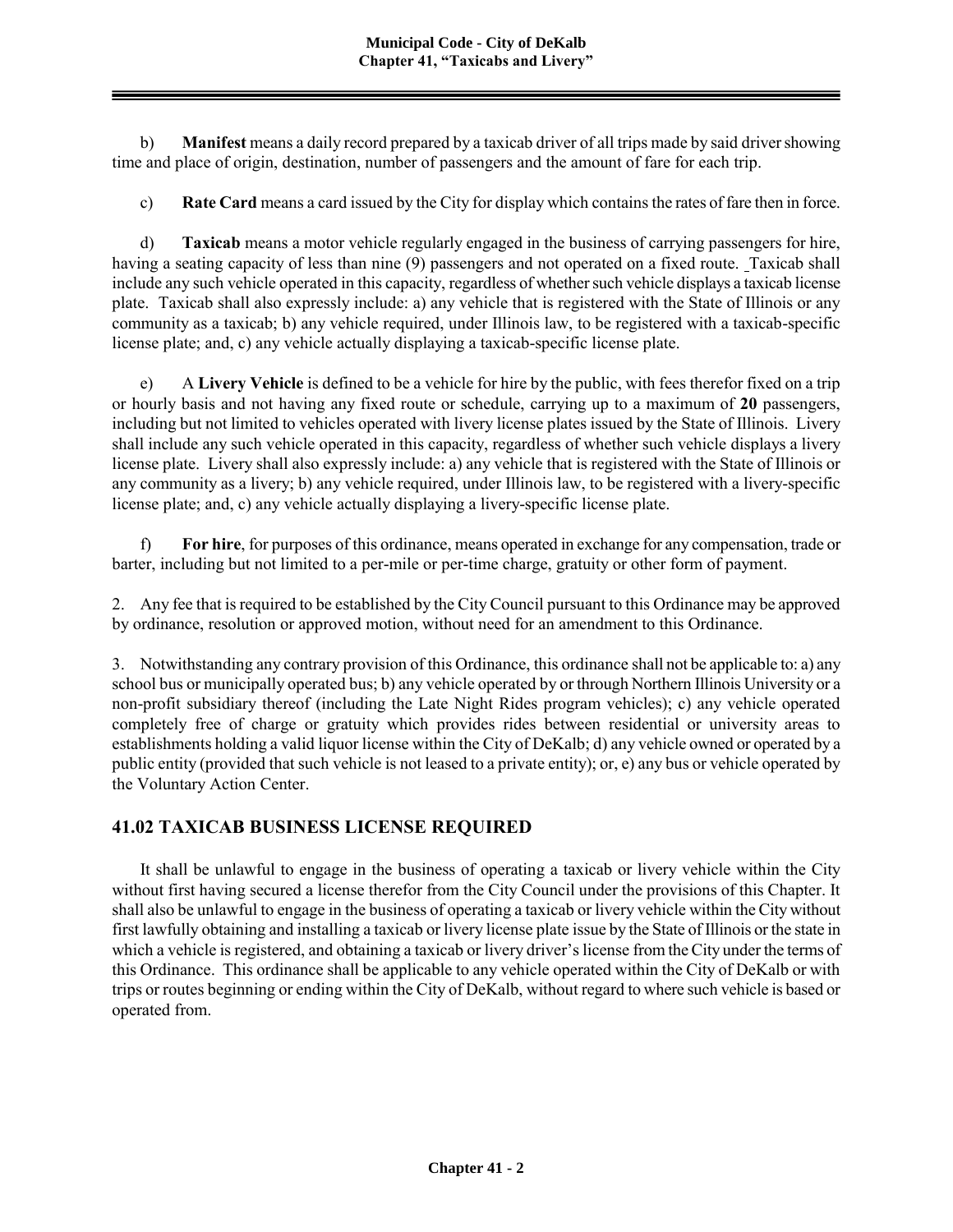### **41.03 QUALIFICATIONS FOR TAXICAB OR LIVERY BUSINESS LICENSE.**

a) If an applicant for a Taxicab or Livery Business License is a natural person, he shall be at least 21 years of age.

b) If an applicant for a Taxicab or Livery Business license is a corporation, all owners shall be at least 21 years of age and it shall:

- 1. Be a domestic corporation; or,
- 2. Be a foreign corporation qualified and licensed to transact business in the State of Illinois.
- c) If an applicant for a Taxicab or Livery Business license is a partnership, it shall:
	- 1. Be registered as such under applicable statutes; and,
	- 2. Have principals or partners, each of whom is at least 21 years of age.

### **41.04 APPLICATION FOR TAXICAB OR LIVERY BUSINESS LICENSE.**

An application for a Taxicab or Livery Business license shall be filed with the City Clerk on forms provided by the City. The application shall be signed by the applicant, if a natural person; signed by the President or Vice-President, if the applicant is a corporation; signed by a partner if the applicant is a partnership; and the information shall be verified on the oath of the person signing the application. The application shall be on a form acceptable to the City Manager and shall include:

- a) The name, business address and business telephone number of the applicant;
- b) The trade name under which the applicant will provide service;
- c) A statement of the types of service to be provided;
- d) A statement describing the experience of the applicant in the transportation of passengers;
- e) The State of Illinois vehicle license number and the class of license for every vehicle in service;

f) Certification of public liability and property damage insurance as required by the law of the State of Illinois and as required under this Ordinance for such service;

g) The phone number, address and email address for each officer, owner, director, partner or shareholder who owns 5% or more of the licensee (collectively, "Owners");

h) A statement as to whether any of the Owners has ever owned an interest in a taxicab license that has been suspended or revoked for any reason (and if so, a detailed explanation); and,

i) Such other information as the City Clerk, City Manager or Chief of Police shall require.

j) Any change in the status of any information required to be reported on such license application (e.g. change in address, change in medical status, etc.) shall be reported to the Chief of Police within two business days of such change. Such change shall be a basis for termination, suspension or revocation of any taxicab or livery business license then in effect.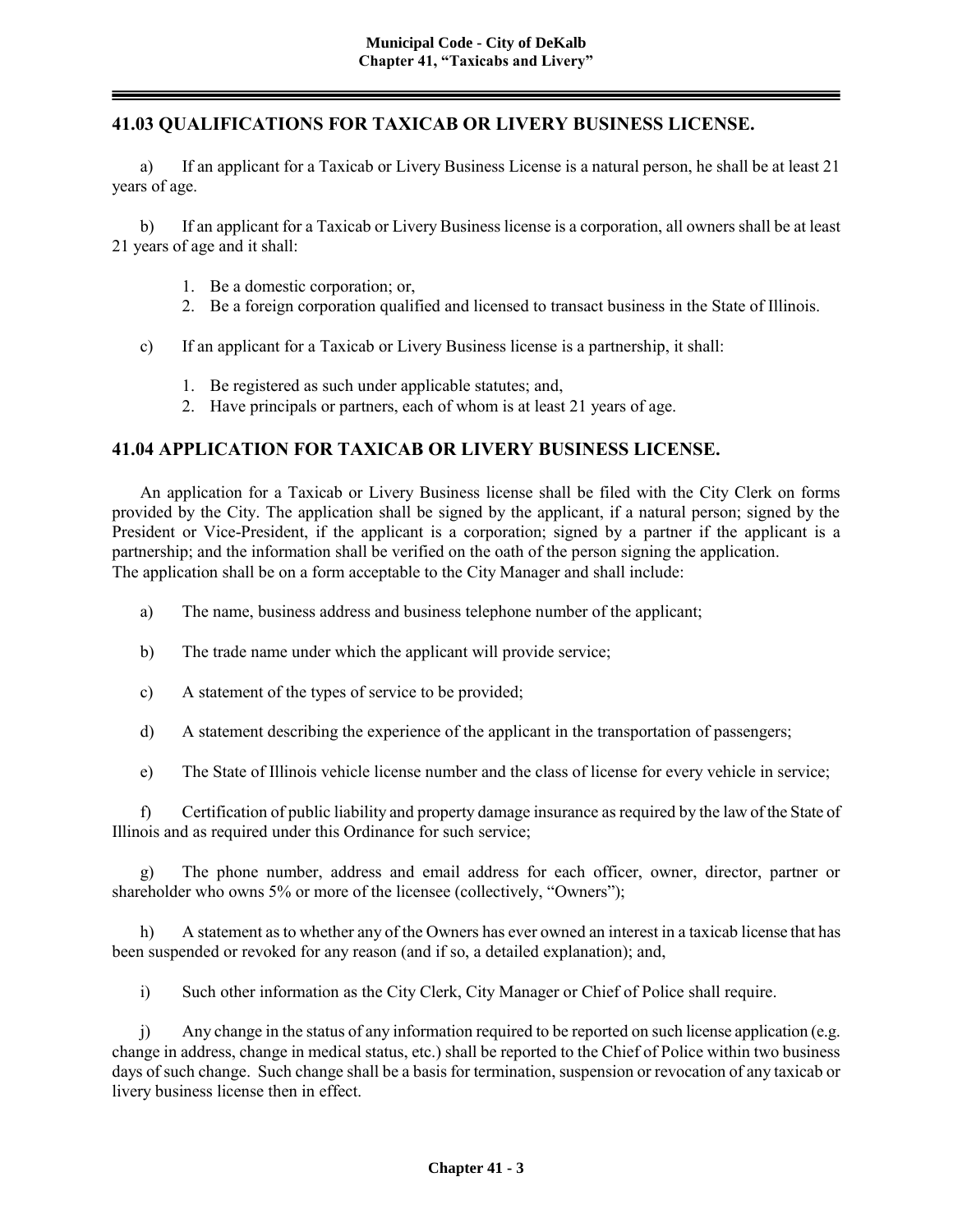### **41.05 INTENTIONALLY OMITTED.**

#### **41.06 ISSUANCE OF TAXICAB OR LIVERY BUSINESS LICENSE.**

Within thirty (30) days of the filing of an application for a taxicab or livery license, the City Manager or his designee shall meet with the applicant. If the City Manager or his designee should find that further taxicab or livery service in the City is necessary and desirable and that the applicant is fit, willing, able and qualified to perform such public transportation and to conform to the provisions of this ordinance, the City Manager shall direct the City Clerk to issue a Taxicab or Livery Business license stating the name and address of the applicant, the number of vehicles authorized under said license and the date of issuance; otherwise, the application shall be denied.

In making the above findings, the City Manager shall take into consideration the number of taxicabs and livery vehicles already in operation, whether existing transportation is adequate to meet the public need, the probable effect of increased service on local traffic conditions and the character, experience and responsibility of the applicant.

#### **41.07 INDEMNITY BOND OR LIABILITY INSURANCE REQUIRED.**

No Taxicab or Livery Business license shall be issued or continued in operation unless there is in full force and effect a combined single limit automotive liability and property insurance policy for each vehicle authorized with minimum coverage of Five Hundred Thousand Dollars (\$500,000) for bodily injury per person or per accident involving property damage from an insurer licensed to do business in the State of Illinois. A certificate of insurance for such policies shall be filed in the office of the City Clerk and shall contain a provision requiring 30-day advance notice to the City of DeKalb of any cancellation or non-renewal. All such policies of insurance shall be required to demonstrate coverage for the full term of a requested Taxicab or Livery license. Should an applicant request a Taxicab or Livery license for a term that extends beyond the term of insurance demonstrated on the certificate of insurance filed, the license issued shall be issued only for the period of coverage evidenced on the certificate of insurance, at the conclusion of which, the license shall expire. The Applicant shall then be entitled to apply for a new or renewal taxicab or livery license, but there shall not be any pro-ration of application fees or costs.

#### **41.08 TAXICAB OR LIVERY BUSINESS LICENSE FEES.**

No Taxicab or Livery Business License shall be issued or continued in operation unless the holder thereof has paid an annual license fee in such amount as the City Council shall determine from time to time for the right to engage in the taxicab business and an additional fee in such amount as the City Council shall determine from time to time each year for each vehicle operated under a Taxicab or Livery Business license. Said license fees shall be for the license year, which shall be May 1st to April  $30<sup>th</sup>$  (unless issued for a shorter period of time under this ordinance), and shall be in addition to any other license fees or charges established by a proper authority and applicable to said license holder or the vehicle or vehicles under his operation and control.

### **41.09 TRANSFER OF TAXICAB OR LIVERY BUSINESS LICENSE.**

No Taxicab or Livery Business License may be sold, assigned, mortgaged or otherwise transferred.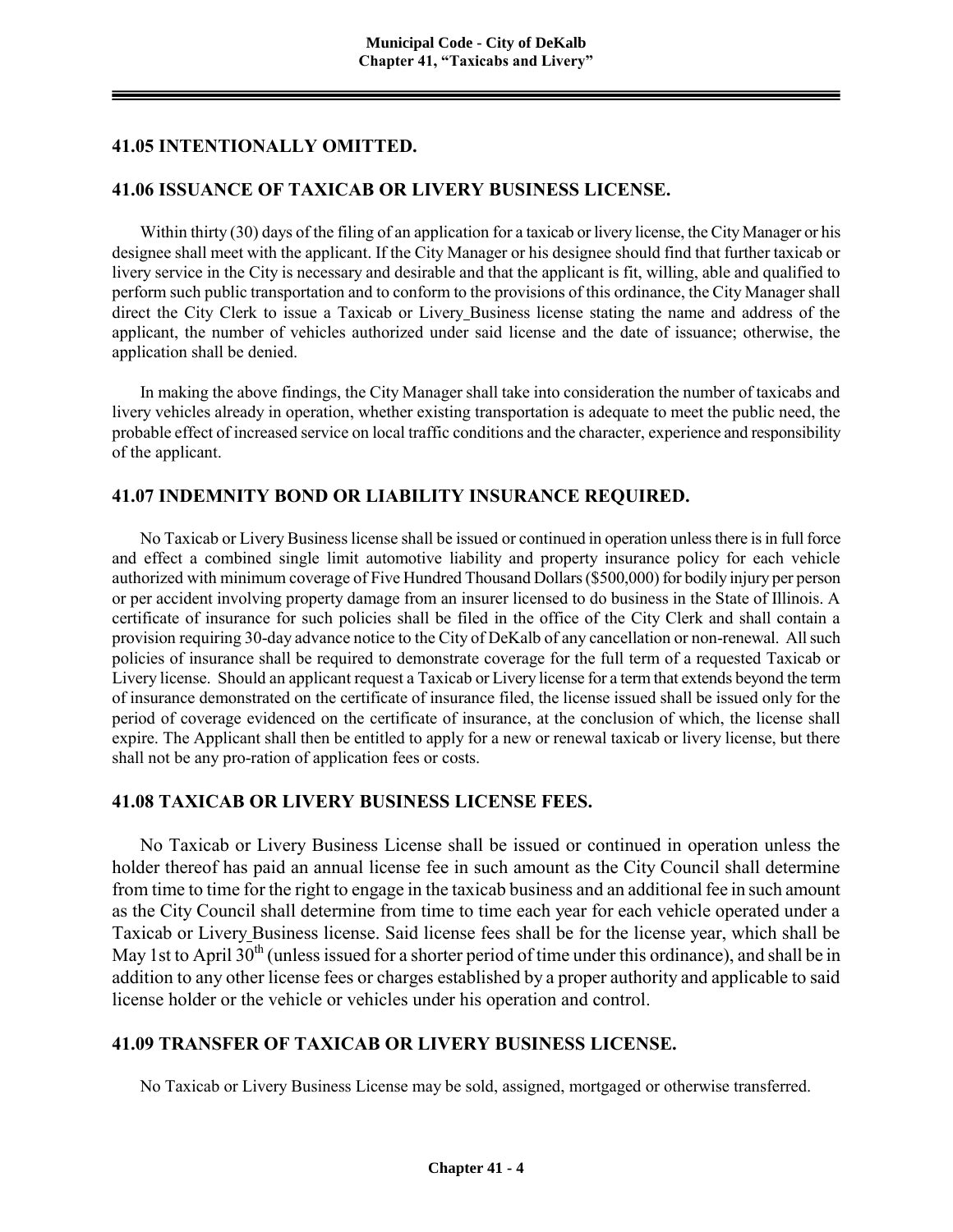# **41.10 SUSPENSION AND REVOCATION OF TAXICAB OR LIVERY BUSINESS LICENSE.**

A Taxicab or Livery Business license issued under the provisions of this Chapter may be revoked or suspended by the City Manager if the holder thereof has (a) violated any of the provisions of this Chapter, (b) discontinued operations for more than three (3) days, (c) has violated any ordinances of the City or the laws of the United States or the State of Illinois, the violations of which reflect unfavorably on the fitness of the holder to offer public transportation.

Prior to suspension or revocation, the holder shall be given notice of the proposed action to be taken via a letter mailed to the address listed on the applicant's then-current taxicab license, and shall have the opportunity to request a hearing regarding the proposed suspension or revocation, before the City Manager. Any decision of the City Manager to suspend or terminate a taxicab license may be appealed to the City Council, whose decision shall be final.

Notwithstanding the foregoing, the City Manager may, at any time and without notice, order the temporary suspension of a taxicab or livery license based upon his determination that, under the circumstances, the emergency suspension of a taxicab license is necessary to protect the public health, safety, welfare or morals. Such emergency suspensions shall be in effect for no longer than ten business days. In the event of an emergency suspension, the City shall immediately undertake efforts to notify the licensee of the emergency suspension, and shall also issue a written notice to the licensee of the suspension and the opportunity to request a hearing in accordance with the preceding paragraph. It shall be unlawful to operate a taxicab or livery vehicle within the City of DeKalb during any time that a license is suspended, revoked or otherwise not in good standing.

Further, a license may be suspended indefinitely, at any time, should any Owner as defined herein become delinquent or overdue on any debt or obligation of any sort due to the City, whether or not such debt or obligation is related to the license.

# **41.11 TAXICAB OR LIVERY DRIVER'S LICENSE.**

It shall be unlawful for any person to operate a taxicab within the City and for the owner or person in control of such taxicab or livery to allow or permit such taxicab to be so driven at any time for hire, unless the driver of said taxicab or livery shall have first secured and have then in force a taxicab or livery driver's license issued under the provisions of this Chapter.

# **41.12 APPLICATION FOR TAXICAB OR LIVERY DRIVER'S LICENSE.**

An application for a taxicab or livery driver's license shall be filed with the City Clerk on forms provided by the city. All applications upon submittal shall be forwarded to the Chief of Police. The application shall be in a form acceptable to the City Manager, shall be filed with verification under oath, and shall include:

- a) The name, address and telephone number of the applicant;
- b) The applicant's Social Security number,
- c) The applicant's Illinois Driver's license number,
- d) A listing of any traffic, ordinance or misdemeanor convictions (including cases on which a plea or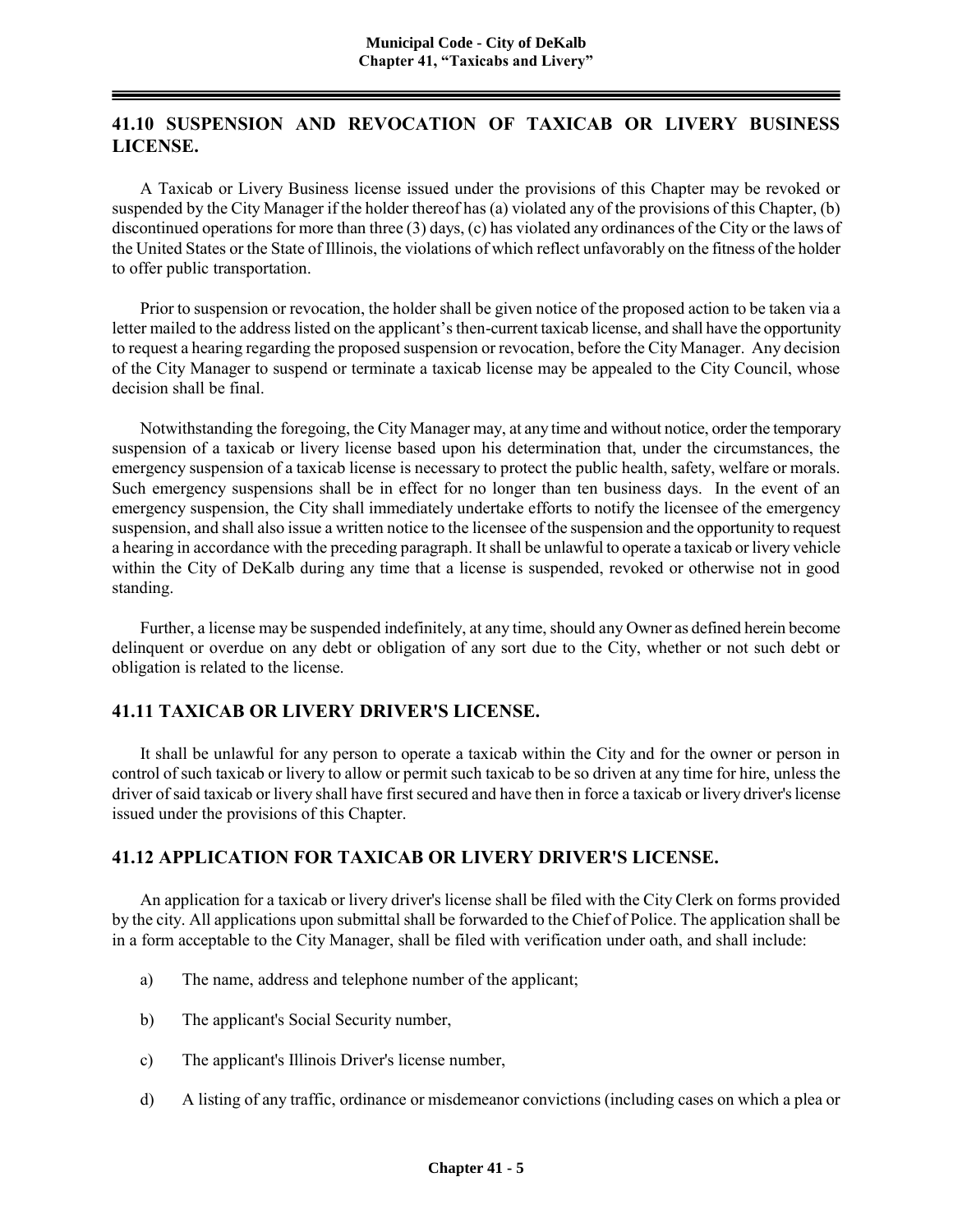finding of guilty was entered in order to obtain court supervision) occurring within the past ten years and any felony convictions of any kind, at any time.

e) An affidavit stating the applicant is in good physical condition and shall not have any nervous, organic or functional condition or disease which is likely to interfere with the safe performance of his or her duties as a driver.

f) An affidavit stating that the applicant's driver's license has not been suspended or revoked within the previous ten (10) years.

g) The applicant's written consent to the conduct of a background check by the City of DeKalb Police Department (or its assignee).

h) Fingerprinting and all other documentation or actions as shall be necessary to permit the conduct of a background check.

i) Such other documentation as the City Manager shall request.

The application fee for a taxicab or livery driver's license shall be established by the City Council from time to time, and shall be in an amount at least as much as required to cover the cost of the fingerprinting and background check.

Any change in the status of any information required to be reported on such license application (e.g. change in address, change in medical status, etc.) shall be reported to the Chief of Police within two business days of such change. Such change shall be a basis for termination, suspension or revocation of any taxicab or livery driver's license then in effect.

# **41.13 POLICE INVESTIGATION OF APPLICANT--TRAFFIC AND POLICE RECORD.**

The Police Department shall conduct an investigation of each applicant for a taxicab or livery driver's license and a report of such investigation and a copy of the traffic and police record of the applicant, if any, shall be attached to the application for the consideration of the City Manager.

# **41.14 CONSIDERATION OF APPLICATION.**

The City Manager shall, upon consideration of the application and the reports and certificate required to be attached thereto, approve or reject the application. If the application is rejected, the applicant may request a personal appearance before the City Council to offer evidence why his application should be reconsidered.

Notwithstanding the foregoing, no party shall be eligible for the issuance of a taxicab or livery driver's license if such party has:

a) Been convicted of an offense involving the unlawful use or possession of a weapon within the preceding ten years.

b) Been convicted of an offense involving the unlawful use or possession of any drug or narcotic within the preceding ten years.

c) Ever been convicted of driving under the influence of alcohol, driving while intoxicated or impaired,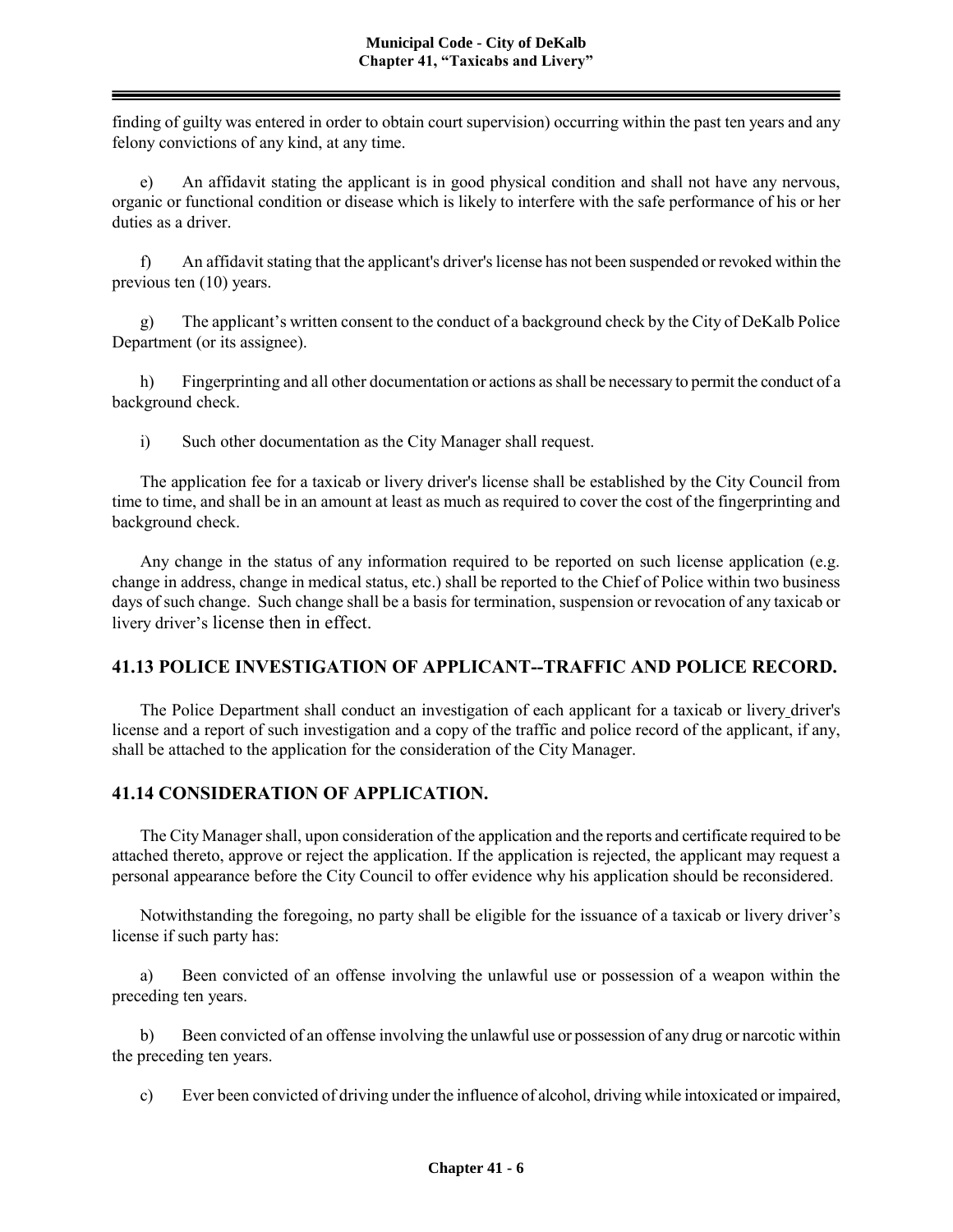or any similar charge.

d) Ever been convicted of vehicular homicide or reckless driving.

e) Ever been convicted of any felony involving the unlawful use of a motor vehicle.

f) Had his/her license suspended within the past five years, or had his/her license suspended more than once in the past ten years.

g) Ever been convicted of a forcible felony, any crime identified in Article 10, 10A, or 11 of the Illinois Criminal Code of 1961, as amended from time to time, or convicted of vehicular endangerment, aggravated or heinous battery of any form, aggravated assault, a hate crime, any form of criminal sexual assault or sexual assault, any form of criminal abuse, child abandonment, any form of prostitution, pandering, pimping or solicitation of a prostitute, or any other criminal act which the City Manager determines, in his absolute and sole discretion, is incompatible with the need to protect the public health, welfare, safety and morals.

h) Been required to register, in any form, as a registered sex offender, sexual predator, or other similar sex-offender related status under applicable laws of the State of Illinois.

To the extent that the City may be required to disregard certain convictions based upon a Court Order that such conviction be expunged or sealed, the City shall honor such legal obligations.

Any holder of a taxicab or livery driver's license who is convicted of any offense required to be disclosed under this Section 41.14 during the term of his or her taxicab or livery license shall be obligated to disclose such conviction to the Chief of Police within two business days; such conviction shall be a basis for the City to terminate, suspend or revoke a taxicab or livery driver's license.

### **41.15 ISSUANCE OF TAXICAB OR LIVERY DRIVER'S LICENSE-DURATION-ANNUAL FEE.**

Upon approval of an application for a taxicab or livery driver's license, the City Clerk shall issue a license to the applicant which shall bear the name, address, age, signature and photograph of the applicant (a photocopy of the applicant's license appended to a City-issued form shall suffice).

Such license shall be in effect for the remainder of the taxicab or livery business license year. A license for every Taxicab or Livery business license year thereafter shall be issued upon the payment of a fee as determined by the City Council from time to time, unless the license for the preceding year has been revoked.

# **41.16 DISPLAY OF TAXICAB OR LIVERY DRIVER'S LICENSE.**

Every driver licensed under this ordinance shall post his taxicab or livery driver's license in such a place as to be in full view of all passengers while such driver is operating a taxicab.

#### **41.17 SUSPENSION AND REVOCATION OF LICENSE.**

The City Manager is hereby given the authority to suspend any driver's license or business license issued under this Chapter for a licensee's failing or refusing to comply with the provisions of this Chapter, such suspension to last for a period of not more than thirty (30) days. The City Manager or Police is also given authority to revoke any taxicab or livery driver's license or business license for failure to comply with the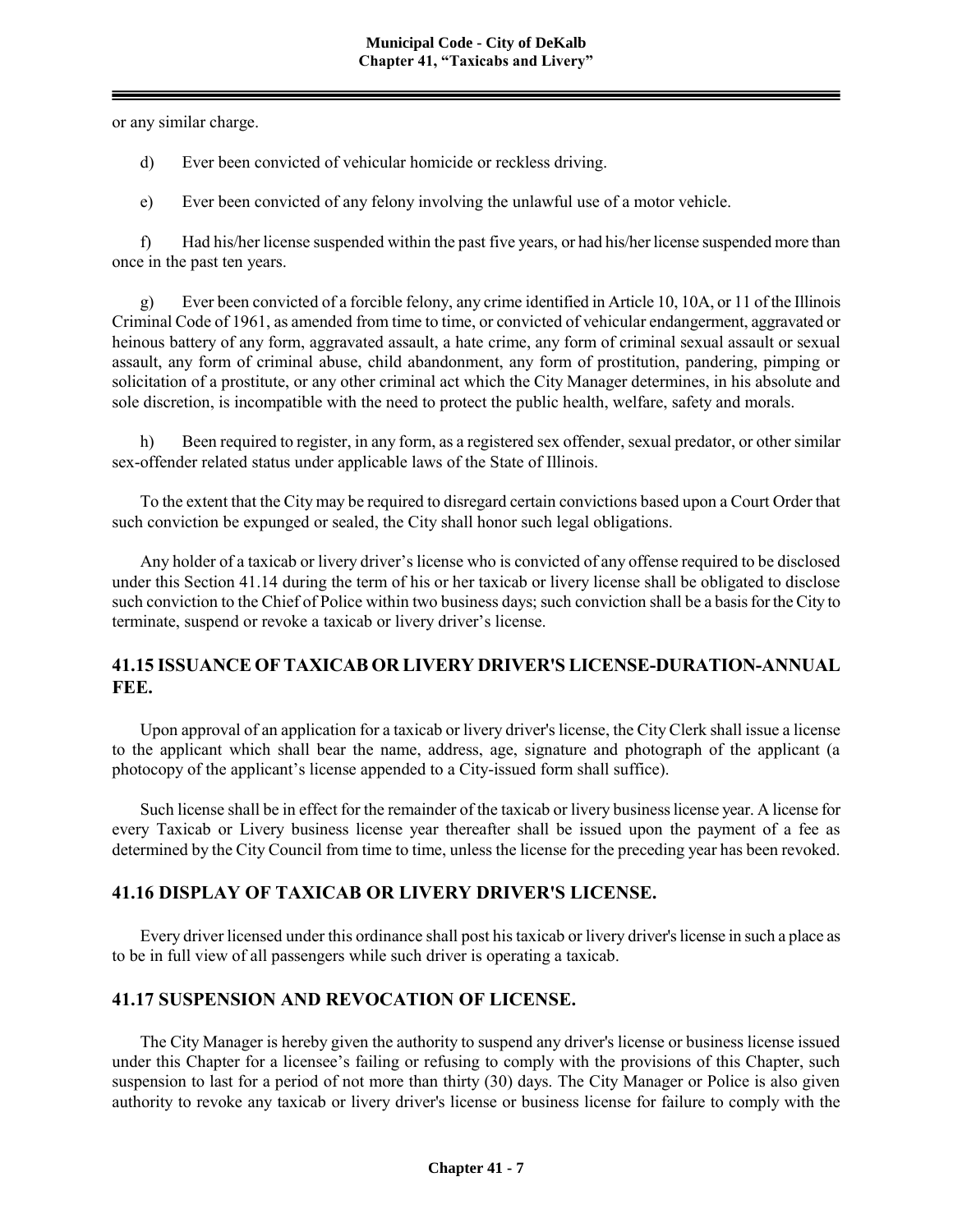provisions of this Chapter. However, a license may not be revoked unless the licensee has received notice via a letter mailed to the address listed on the driver's then-current license. The licensee shall have the opportunity to request a hearing regarding the proposed suspension or revocation, before the City Manager. Any decision of the City Manager to suspend or terminate a license may be appealed to the City Council, whose decision shall be final. Any such appeal of the City Manager's determination must be filed in writing with the City Clerk within ten days of the City Manager's issuance of a decision. During the term of any appeal or consideration of an appeal by the City Council, any temporary suspension of a license issued under this Ordinance shall remain in effect (even if for longer than thirty days).

Notwithstanding the foregoing, the City Manager may, at any time and without notice, order the temporary suspension of a license issued under this Ordinance based upon his determination that, under the circumstances, the emergency suspension of a license is necessary to protect the public health, safety, welfare or morals. Such emergency suspensions shall be in effect for no longer than ten business days. In the event of an emergency suspension, the City shall immediately undertake efforts to notify the licensee of the emergency suspension, and shall also issue a written notice to the licensee of the suspension and the opportunity to request a hearing in accordance with the preceding paragraph.

Further, a license may be suspended indefinitely, at any time, should any licensee become delinquent or overdue on any debt or obligation of any sort due to the City, whether or not such debt or obligation is related to the taxicab license. A license shall also be suspended indefinitely or revoked upon the conviction of any licensee for any of the disqualifying crimes identified in §41.14.

# **41.18 FAILURE TO COMPLY WITH CITY, STATE AND FEDERAL LAWS.**

Every driver licensed under this Chapter shall comply with all City, State and Federal laws. Failure to do so will justify the City Manager suspending or revoking a license.

# **41.19 VEHICLES, EQUIPMENT AND MAINTENANCE.**

a) Prior to the use and operation of any vehicle under the provisions of this Chapter, the holder of the taxicab or livery business license covering such vehicle shall provide a certificate or statement signed by an ASE certified automotive mechanic that the vehicle has been inspected and determined to be in a safe operating condition.

b) In addition to the inspection provided for in (a) above, at such time as the holder of a taxicab or livery business license seeks to renew such license, he shall provide a certificate or statement signed by an ASE certified automotive mechanic, for each vehicle authorized under such license, that the vehicle has been inspected and determined to be in a safe operating condition.

c) Every vehicle operating under this Chapter shall be kept in a clean and sanitary condition.

d) Every vehicle operated as a taxicab shall be equipped with a taximeter which has been inspected, tested and approved by, or under the supervision of the City Manager or his designee, unless such requirement is waived by the City Manager, subject to the imposition of such requirements as he shall deem appropriate in relation to such waiver (e.g. requirement of a City-approved rate card).

e) Every vehicle shall be subject to an inspection to confirm compliance with this Ordinance prior to the issuance of any taxicab or livery license. In addition, the City Manager, Chief of Police or their designee shall be authorized to demand the production of any licensed taxicab or livery at the Police Department, on not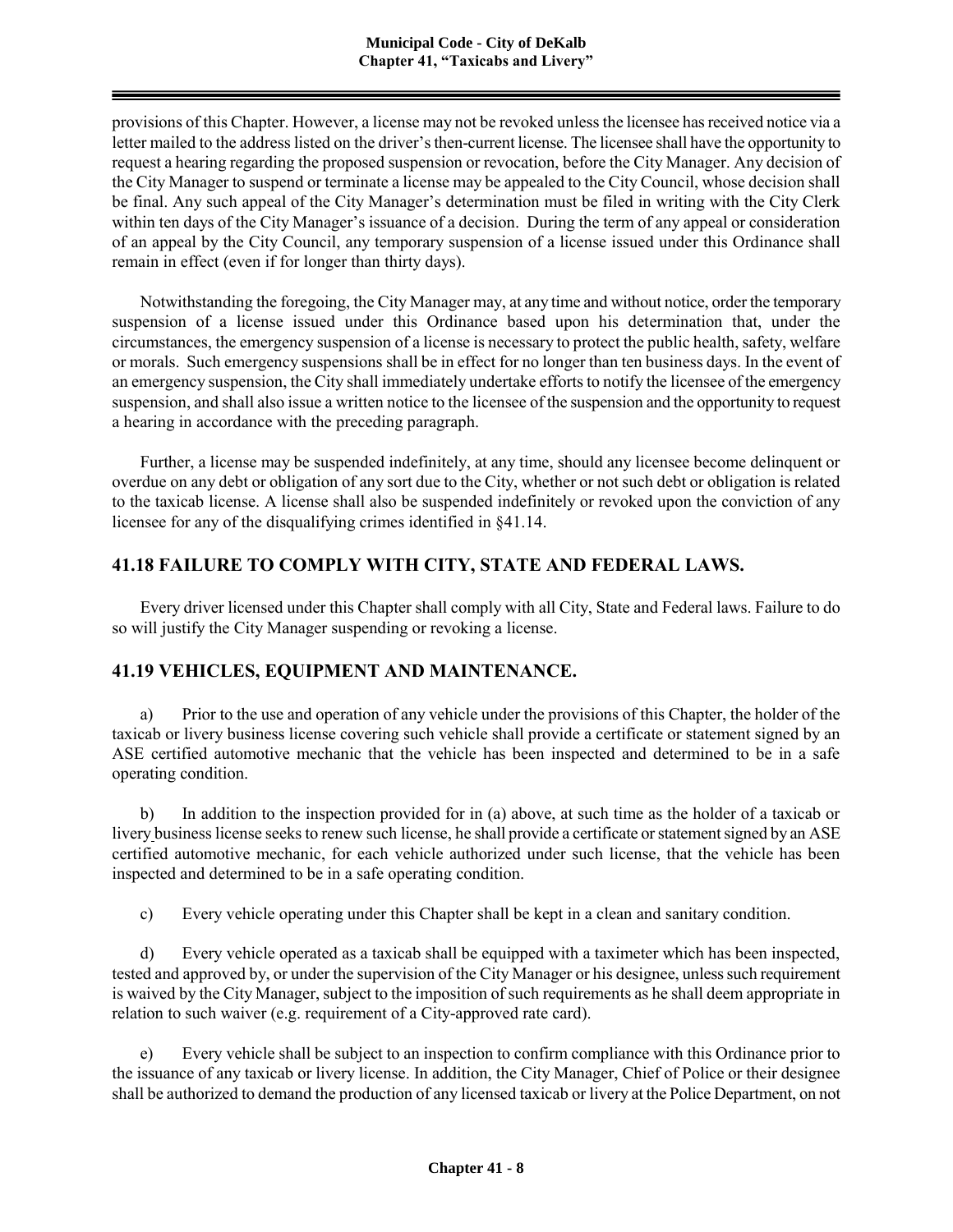less than 48 hours notice, for inspection at any time during the term of a license. Taxicabs or livery vehicles shall also be subject to inspection at any time when they are stopped for an alleged infraction or violation of applicable City Ordinance or state or federal statute. Application for and acceptance of a taxicab or livery license constitutes acceptance of these terms and waiver of any objection to a City inspection or search of a licensed taxicab or livery in accordance with the terms herein.

### **41.20 DESIGNATION OF TAXICABS.**

Each taxicab shall bear on the outside of each rear door, in letters not less than two inches (2") in height, the name of the owners; and, in addition may bear an identifying design.

### **41.21 ESTABLISHMENT OF RATES FOR TAXICABS.**

The applicant shall include as part of the application for a taxicab business license the proposed rate of fares for taxicab service. Such rates shall be subject to the approval of the City Manager.

Thereafter, the holder of a taxicab business license may, at the time a renewal application is filed, adjust the fares for taxicab service upon the approval of the City Manager.

Fares shall be expressed as an initial rate plus an additional rate for every mile or portion thereof.

Operators of livery vehicles shall establish rates by agreement with customers.

#### **41.22 RATE CARD REQUIRED FOR TAXICABS.**

Every taxicab operating under this Chapter shall have a rate card setting forth the authorized rates of fare displayed in such a place as to be in view of all passengers and the rates of fare shall also be posted on the rear taxi door or in a window, to be in view from the exterior of the taxi for all potential passengers.

#### **41.23 RECEIPTS.**

The driver of any taxicab or livery shall, upon demand by the passenger, render to such passenger a receipt for the amount charged, on which shall be the name of the owner, license number or motor number, amount of charges, date of transaction, place, of origin, place of destination and the driver's signature.

### **41.24 REFUSAL OF PASSENGER TO PAY LEGAL FARE.**

It shall be unlawful for any person to refuse to pay the legal fare of any of the vehicles mentioned in this Chapter after having hired the same, and it shall be unlawful for any person to hire any vehicle herein defined, with intent to defraud the person from who it is hired, of the value of such service.

#### **41.25 SOLICITATION, ACCEPTANCE AND DISCHARGE OF PASSENGERS.**

a) Solicitation of Passengers by driver. No driver shall solicit passengers for a taxicab or livery vehicle except when sitting in the driver's compartment of such taxicab or livery or while standing immediately adjacent to the curb side hereof. The driver of any taxicab or livery shall remain in the driver's compartment or immediately adjacent to his vehicle at all times, when such vehicle is on the public street and operating for hire, except that when necessary, a driver may be absent from his taxicab or livery for not more than ten (10)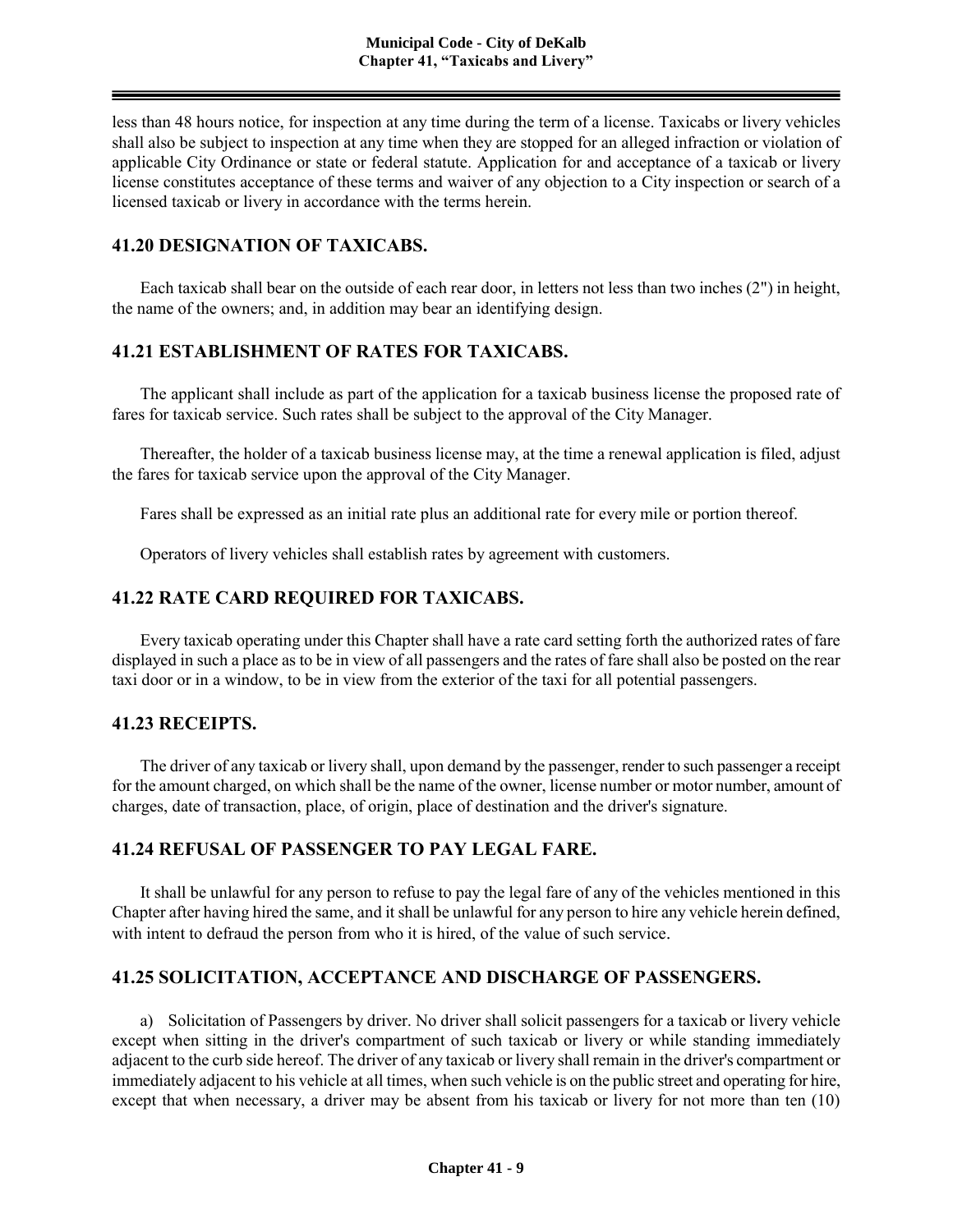consecutive minutes and, provided further, that nothing herein contained shall be held to prohibit any driver from alighting to the street or sidewalk for the purpose of assisting passengers in or out of such vehicle.

b) Prohibited Solicitation. No driver shall solicit patronage in a loud or annoying tone of voice or by sign or in any manner to annoy any person or obstruct the movement of any person, or follow any person for the purpose of soliciting patronage.

c) Receipt and Discharge of Passengers on Sidewalk only. Drivers of Taxicabs or livery vehicles shall not receive or discharge passengers in the roadway but shall pull up to the right-hand sidewalk as nearly as possible or, in the absence of a sidewalk to the extreme right-hand side of the road and there receive or discharge passengers, except upon one-way streets, where passengers may be discharged at either right or left-hand sidewalk, or side of the roadway in the absence of a sidewalk.

d) Solicitation of Other Common Carrier Passengers Prohibited. No driver, owner or operator shall solicit passengers at the terminal of any other common carrier, nor at any intermediate points along any established route of any other common carrier.

e) Restriction on Number of Passengers. No driver shall permit more persons to be carried in a taxicab or livery as passengers than the rated seating capacity of his taxicab as stated in the license for said vehicle issued by the City Clerk, nor in excess of the number of operational seatbelts within such vehicle. In addition, no driver shall permit children to ride within a taxicab or livery unless seated in an appropriate and lawful child safety seat or booster seat in full compliance with all applicable laws.

f) Refusal to Carry Orderly Passengers Prohibited. No driver shall refuse or neglect to carry any orderly person or persons, upon request, unless previously engaged or unable or forbidden by the provisions of this chapter to do so.

g) Prohibition of Drivers. It shall be a violation of this chapter for any driver of a taxicab or livery to solicit business for any hotel or to attempt to divert patronage from one hotel to another. Neither shall such driver solicit business for any house of ill repute. No taxicab driver shall engage in selling or delivery intoxicating liquors.

h) Each vehicle shall contain or have available for immediate use, a "child restraint system" as that term is defined in 625 ILCS 25/4 for use in transporting children four (4) years of age and younger.

# **41.26 TAXICAB SERVICE.**

All persons engaged in the taxicab business in the City operating under the provisions of this Chapter shall render an overall service to the public desiring to use taxicabs. Holders of a Taxicab Business License shall maintain a central place of business and keep the same for the purpose of receiving calls and dispatching cabs. They shall answer all calls received by them for services inside the corporate limits of the City as soon as they can do so and if said services cannot be rendered within a reasonable time, they shall then notify the prospective passenger how long it will be before the said call can be answered and give the reason therefor. Any holder who shall refuse to accept a call anywhere in the corporate limits of the City at any time when such holder has available cabs; or who shall fail or refuse to give overall service, shall be deemed a violator of this Chapter and the license granted to such holder shall be revoked at the discretion of the City Manager.